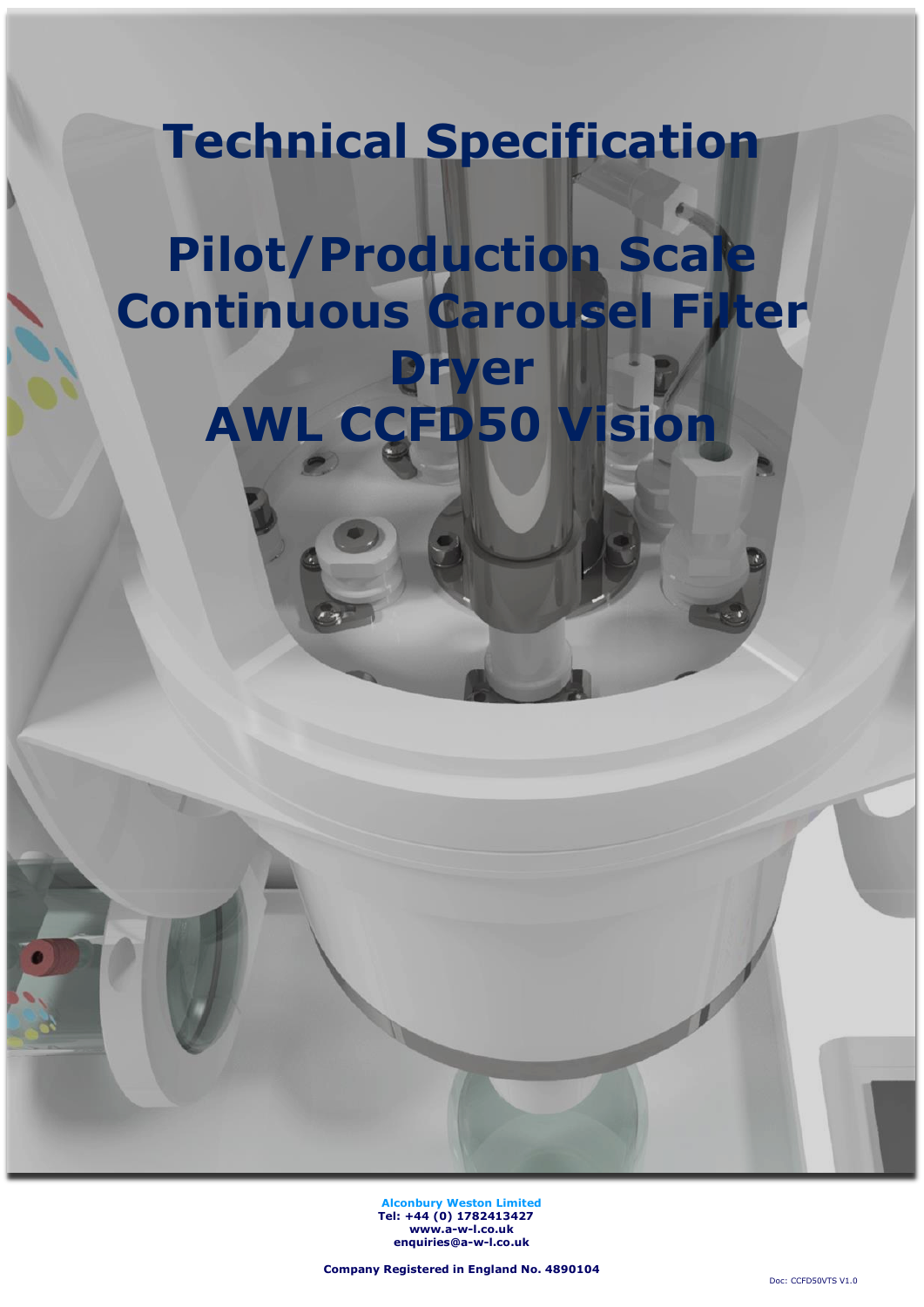

## **Overview:**

#### **System:**

The AWL Continuous Carousel Filter Dryer "CCFD" has been designed to produce filtered, washed and dried products in a continuous manner. The core technology is based on wellestablished Nutsche filtration, processing thin cakes in a fully automated system. The carousel is a series of hollow cylinders moved around a central axis to fixed processing stations. The CCFD50 Vision has an onboard vision system which monitors cake and liquid levels allowing fine control over filtration and washing, improving purity, yield and quality attributes. The vision system also enables the processing of slurries with 'non-settling' particles, or particles with a prolonged settling time. The CCFD is supplied complete with all valves, pumps and vessels to allow for fully continuous operation, the user merely needs to connect their vacuum and compressed air supplies and drying gas supply if required.

The standard supply consists of a support structure with the following main components; slurry buffer tank, solvent wash tank (x2), wash solvent pumps (x2), Wash-in-Place "WIP" tank, WIP pump, combined carousel filter/dryer, camera vision system, filtrate receiver (x1), drying solvent/WIP Receiver, filtrate sampling bottles, solids discharge chute terminated with a tri-clamp outlet flange, and a PLC / touch screen control system. The filter carousel consists of ten 50 mm diameter, 400 ml capacity filtration chambers. The carousel and filter base have been designed to be easily removed for thorough manual cleaning if required.

This system is designed for use in a safe area and is not suitable for an ATEX environment.

#### **Carousel Filtration and Drying:**

The DN50 CCFD Vision is a pilot/production scale continuously operating filter dryer. It is capable of automatic filtering, washing (with two different solvents), deliquoring, drying and discharge of filtered dry solids. Integrated wash-in-place (WIP) is included. Solid-liquid separation is by means of vacuum over a sintered multilayer filter plate. Industrial standard multilayer filter plate material is available in various micron ratings, from 2 to 40 microns. The system operates by individual controlling filtration and washing in each port simultaneously. The camera vision system detects the cake and liquid levels allowing the filtration and washing to stop at or near to dryland. Drying is achieved through a heated nitrogen system.

#### **Warm Nitrogen Drying:**

The flow and temperature of the drying gas is controlled using the following:

- $N<sub>2</sub>$  heated by AWL's electric heated transfer line technology
- Maximum jacket temperature 100°C
- PID loop control
- Inlet & outlet temperatures measured by K-Type thermocouples (displayed on HMI)

#### **Vision System:**

The system is supplied with a high-resolution camera and lighting system used to monitor the cake and liquid levels with a resolution of 5 ml. The system can detect dryland, to allow filtration and wash draining to stop at or just before dryland. Wash solvent volumes are monitored to automatically dispense wash volumes calculated from the measured cake height. This allows for fine control of filtration and washing parameters to maximise yields and purity. The cake is not fully de-liquored until washing is complete, thereby avoiding cake cracking and increasing wash efficiency.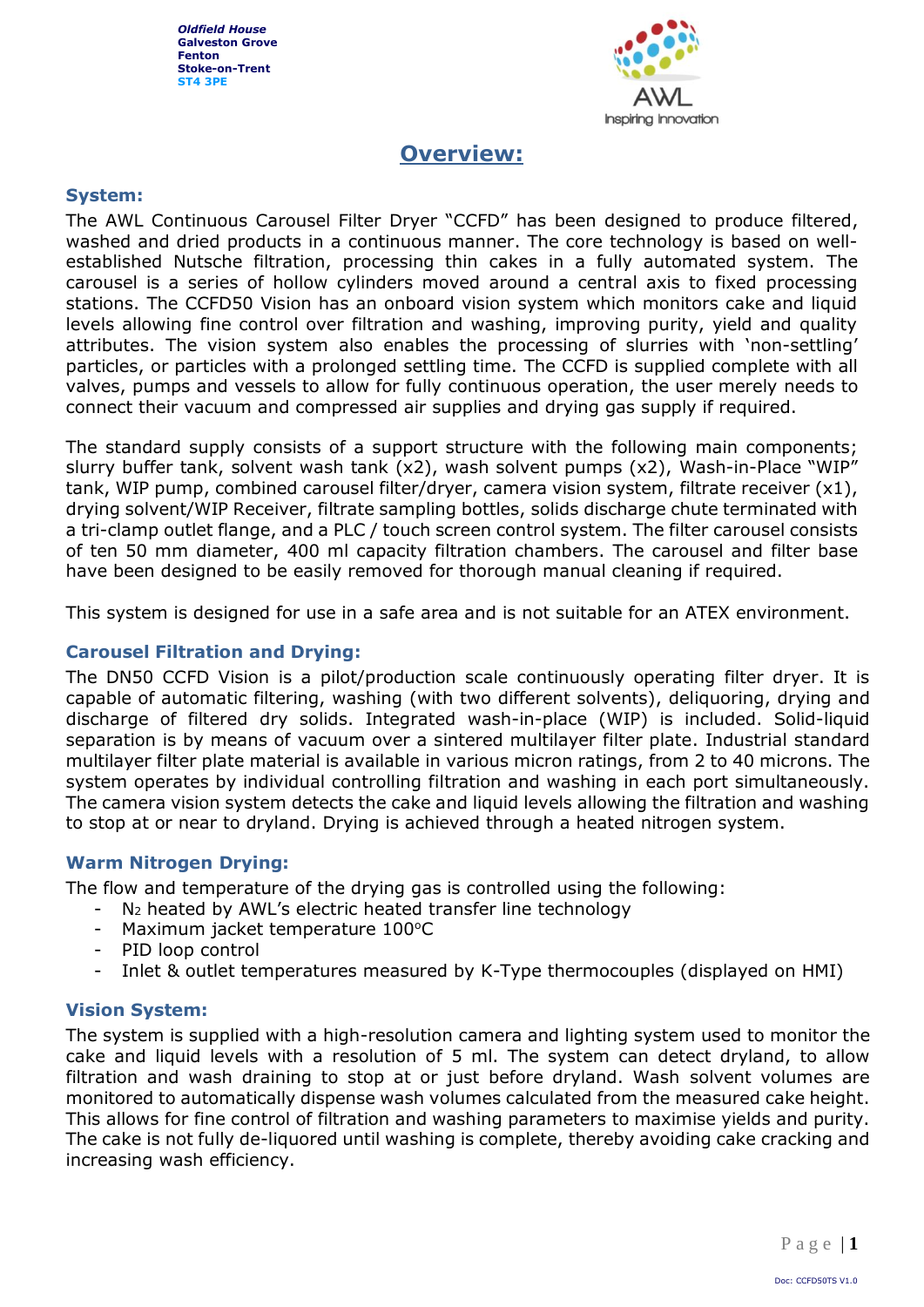

#### **Functionality:**

The following functions are included in the supply:

- Auto transfer function from external reactor/crystalliser
- Auto wash solvent dosing systems (x2)
- Auto WIP dosing system
- Vision system for fine control over filtration and washing
- Adjustable filtration and wash parameters
- Ability to process 'settling' or 'non-settling' slurries
- Heated Nitrogen/Air drying with temperature control
- Filtrate receiver and WIP Receiver with auto-drain feature
- Selectable wash contact time for diffusional washing
- Filtrate sampling bottles for offline analysis of filtrate
- Auto data population, recall and presentation
- Auto WIP sequence
- End-of-Day automated cleaning routine
- Easily removable filter base and carousel for further manual cleaning if necessary

#### **Process Sequence:**

First, the slurry is transferred from the jacketed, agitated buffer vessel into a charge vessel via vacuum transfer. The slurry volume is then dispensed into the first port of the carousel. The carousel rotation is controlled by a servo motor which indexes the carousel ports to fixed processing stations. The process sequence for each port position is as follows:

- Port Position 1: Solid-liquid separation stopping before dryland
- Port Position 2: 1<sup>st</sup> Wash, either Solvent 1 or Solvent 2. Stops drain before dryland
- Port Position 3: 2<sup>nd</sup> Wash, either Solvent 1 or Solvent 2. Stops drain before dryland
- Port Position 4: 3<sup>rd</sup> Wash with either Solvent 1 or Solvent 2 and deliquor
- Port Position 5-9: Drying via heated nitrogen or air
- Port 10: Cake Discharge

Wash Solvent 1: Removes Impurities

Wash Solvent 2: Solvent exchange to reduce drying time or agglomeration

#### **Modes of Operation:**

- Optimisation Mode: Processing in optimisation mode allows one aliquot to be automatically processed in the system. Once the filtrate and solids are analysed (offline), the process can be adjusted to achieve the optimised washing, filtration and drying with minimal input material. On completion, the operating parameters can be saved to a recipe for use in production mode.
- Production Mode: Maximum throughput operation including automatic solid-liquid separation, dosing of wash solvents and drying
- Manual Mode: All valves, pumps and operations can be controlled manually via the touch screen control panel
- Auto calibration features: Slurry transfer volume, camera calibration, cake height calibration for 'non-settling' slurries
- End-of-Day WIP: The filter internals can be cleaned by an automated wash-in-place sequence which sprays the carousel filter using the WIP pump system. The filter system is flooded and drained to remove residual material.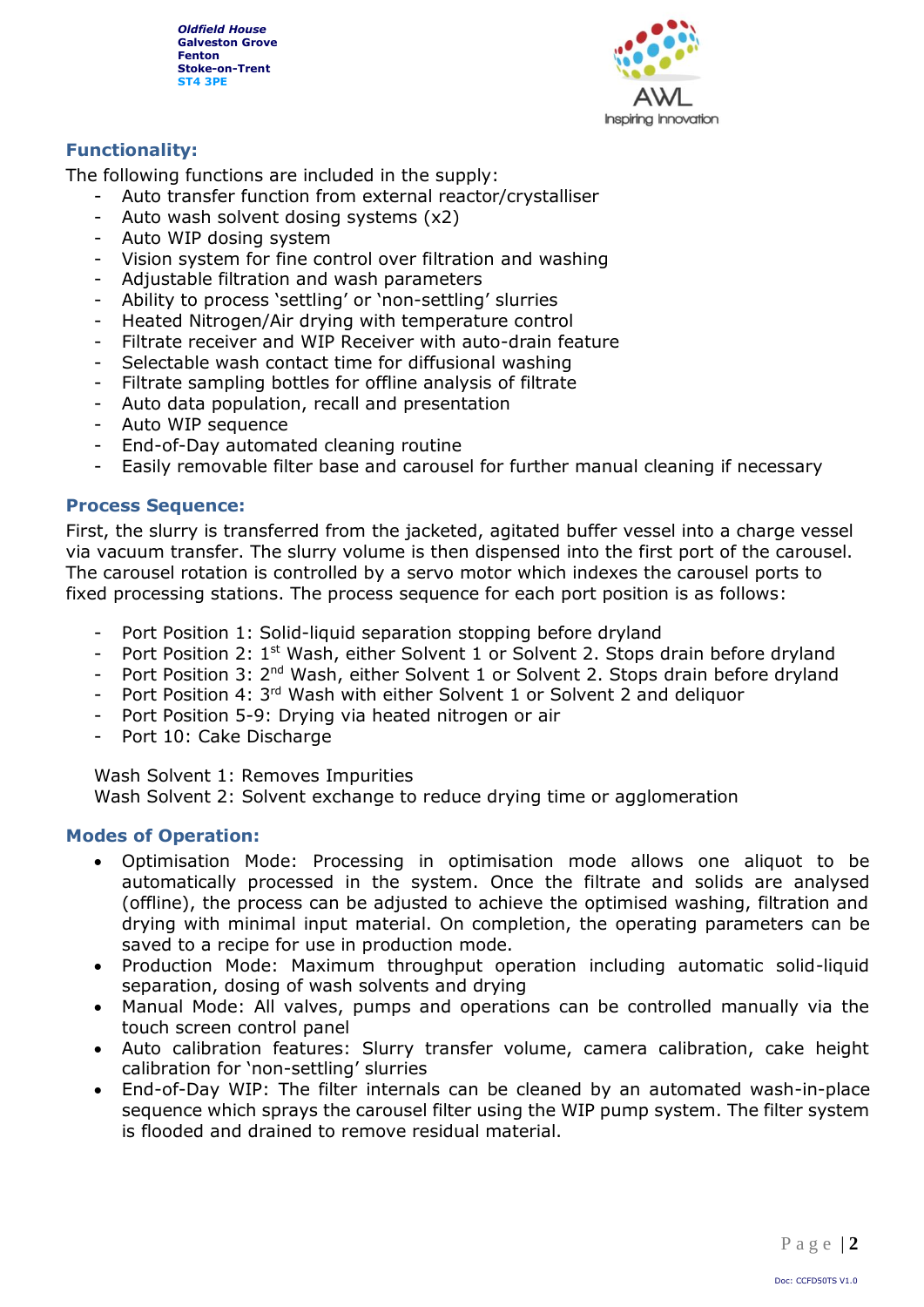

#### **Interfacing with upstream processing:**

The filtration system is designed to accept slurry from a batch or continuous source. It can operate as a stand-alone unit or interface directly with a reactor or crystalliser.

#### **Process Vessels:**

6 process vessels are provided with the system.

- 2 Litre capacity jacketed, agitated slurry buffer vessel
- 450 ml capacity jacketed slurry dosing vessel
- 2 Litre capacity Wash Vessels (x2) complete with peristaltic pump
- 2 Litre capacity WIP Vessel complete with peristaltic pump
- 3.5 Litre capacity Filtrate Receiver vessel
- 3.5 Litre capacity WIP Receiver vessel
- 2 Litre solids receiver bottle (supplied with solids discharge adapter to attach bottle)
- 0.5 Litre pressure rated laboratory bottle for filtrate sampling  $(x5)$

Vessels are manufactured from borosilicate 3.3 glass.

The 3.5 L capacity receiver vessels act as a buffer for the filtrate and wash waste from the system. The auto drain sequence is managed by the onboard control system. It is the end user's responsibility to connect the receiver outlets to the appropriate waste/collection stream.

#### **PLC / Control System:**

The control system consists of a pre-programmed PLC system, 9" touch screen, safety circuits and power isolator. Controls are enclosed within the framework of the Carousel Filter Dryer and the HMI touch screen is housed in a separate Local Operating Panel. DCS remote access / control is available.

#### **Support Structure:**

The CCFD and process vessels are mounted on a self-supporting 304 stainless steel mobile framework and mounted on four castors. Utility connections (compressed air, vacuum, nitrogen(optional), electrical supply) are provided on the rear of the structure.

#### **Overall Dimensions / Weight:**

Approximate Weight: 750 kg (complete system) Dimensions: 1600mm Wide x 1400mm Deep x 2400 mm High

The above dimensions are the footprint of the filter unit. Minimum of 1700 mm x 1500 mm advised to allow for connection of services.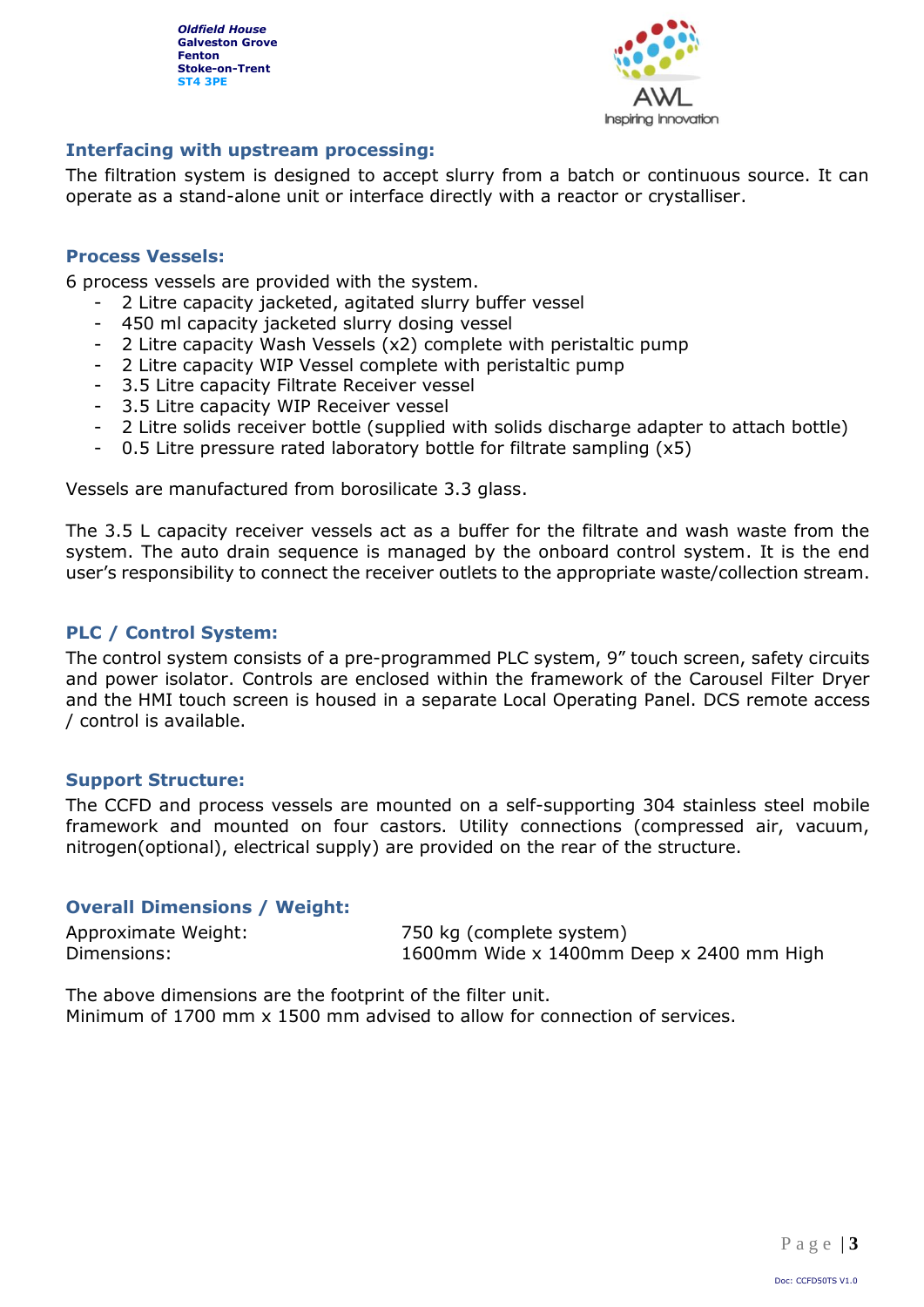

## **General arrangement of the CCFD50 Vision**



(Blue solids collection vessel is for information only)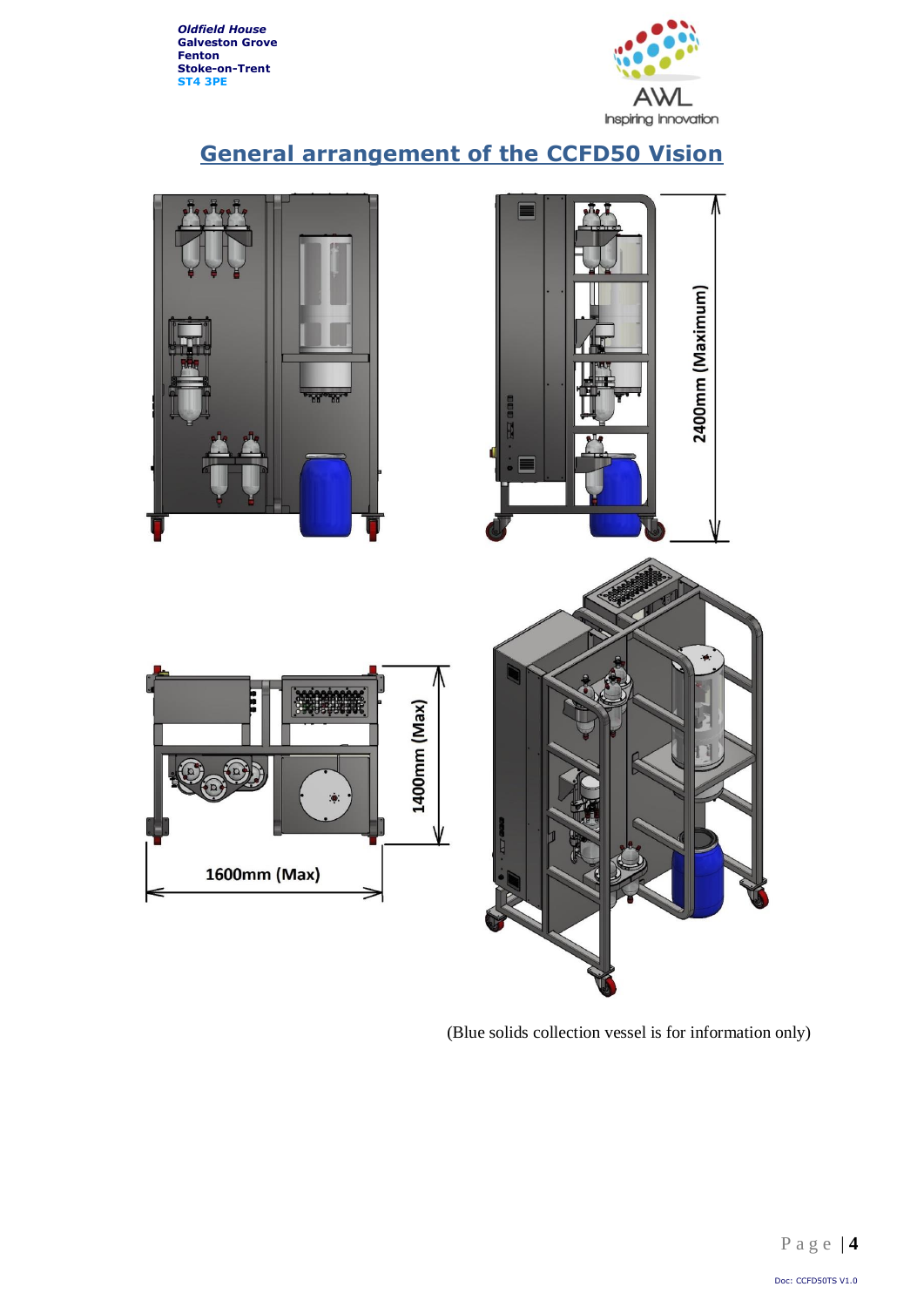

## **System Configuration**



**Typical configuration of a CCFD Vision**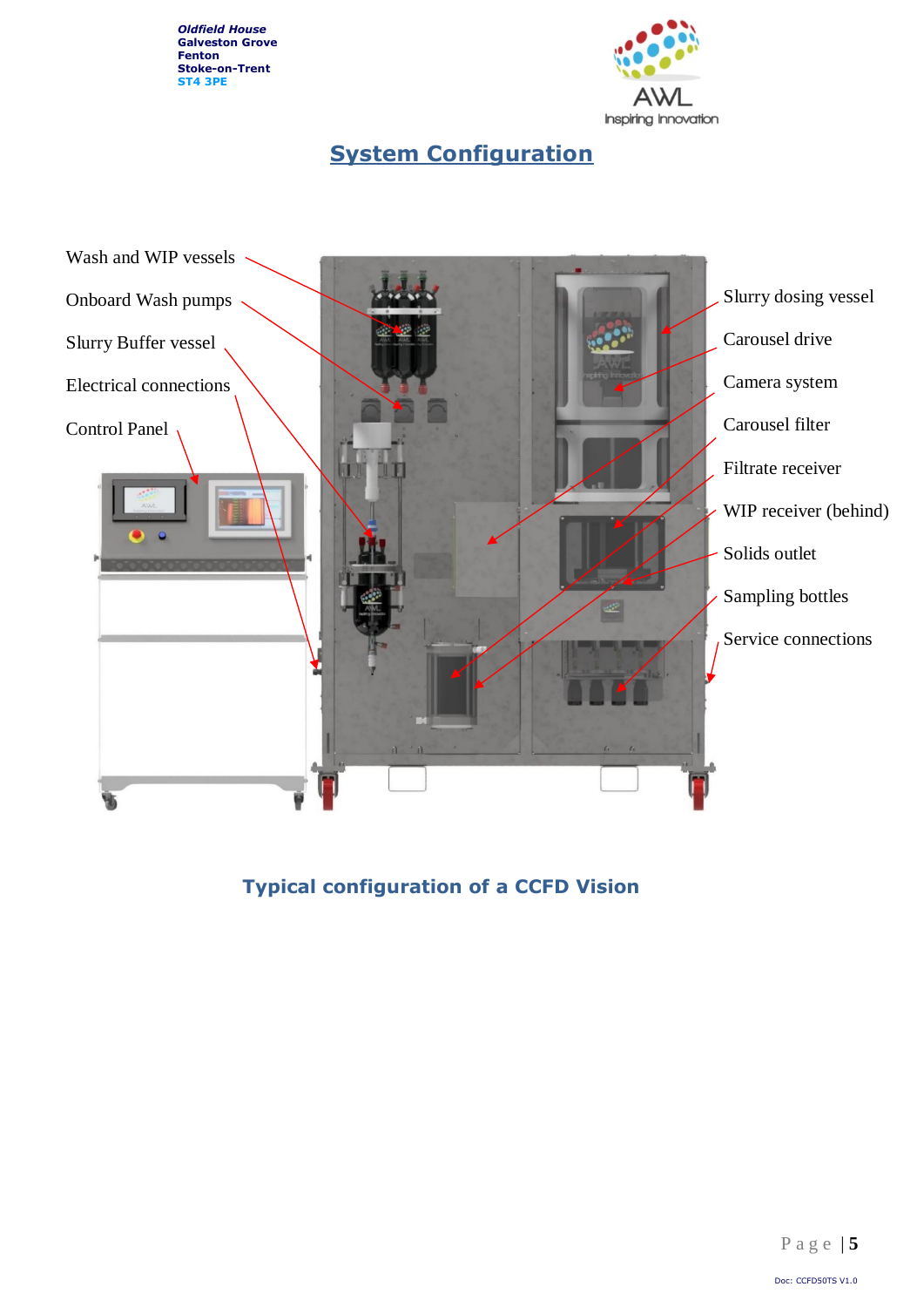

## **Process Section - Operating Parameters & Design Criteria:**

#### **Filter:**

Temperature Range: 0°C to +100°C

#### **Process Vessels:**

Temperature Range: 0°C to +100°C Material of Construction: Borosilicate 3.3 Glass

#### **Process Valves and Pipe work:**

Pipe work: FEP, PTFE

#### **Typical flow rates:**

#### **Service Requirements:**

Design Principle: Sound Engineering Practice Design Pressure:  $-1.0$  Bar G to +50 mBar G Material of Construction: Wetted parts - 316L, PTFE, Polypropylene, PEEK, FEP, Borosilicate 3.3 Glass Filter plates (standard) Sintered Mesh 20 micron, 5 layer, 316L (other filter plates available on request)

Design Principle: Sound Engineering Practice Design Pressure:  $-1.0$  Bar G to +50 mBar G

Process Valves: Wetted parts: PTFE / PEEK, FFKM, 316L Fittings: The PFA, PTFE, Polypropylene, 316 L

Typical Slurry flow rate From 15 l/hr to 30 l/hr slurry (Chemistry dependent) Typical Solids throughput From 3 to 6 kg/hr dried solids (Chemistry dependent) (Based on 20% Solid Loading)

Electrical Specifications: 1 phase, N and Bonded Earth, 230 Volts, 50 Hz, 16 Amps (local geographical variations to be discussed)

Compressed Air specifications: 4-6 bar compressed air @ 10 l/min

Vacuum Specifications: 2 independent vacuum supplies capable of >900

Nitrogen Specifications: 400 L/min in production mode (depending on drying and filterability of processed material)

mbar vacuum. One with >400 L/min flow rate, one with >20 L/min flow rate and both with condenser

All Utility connections are provided on the side of the structure.

*NOTES: - All pressures in this document are stated as bar gauge*

- *- Flow rates are chemistry dependent*
- *- Carousel is not actively cooled; filtration, washing, de-liquoring take place at ambient temperatures*

or solvent compatible pump.

*- Alternative wetted parts can be made available to suit user chemistry*